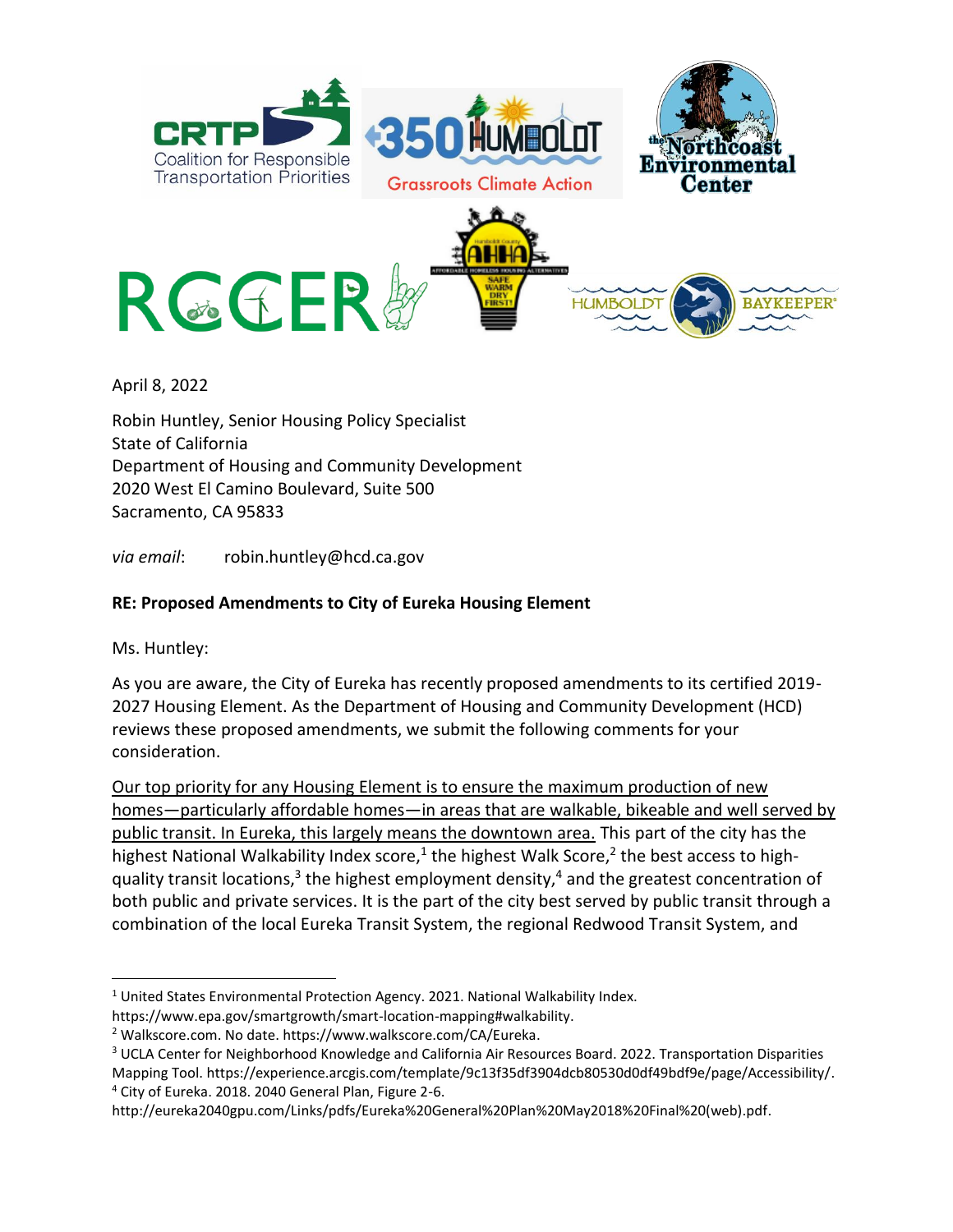long-distance services including Amtrak and Greyhound. Therefore, we urge the prioritization of dense housing development in and around the downtown area of Eureka.

Our reasons for prioritizing dense housing development in this area include the following:

- **Affordability.** While official housing affordability measures do not include the cost of transportation, this cost can be very high. In Eureka, households spend comparable amounts on housing and transportation (slightly less than 1/3 of household income spent in each category). However, households in the downtown area spend a lower proportion of their income on transportation, presumably due to easier non-vehicular access to key destinations. <sup>5</sup>
- **Access.** The density of jobs, services, retail and transit in the downtown area ensures better access to key destinations for residents of this area, particularly for those who do not or cannot operate a vehicle due to age, disability, or cost.
- **Health and Safety.** Studies consistently show that active transportation results in significant health benefits. This is true even when the costs of increased collision risks and increased exposure to pollution are considered.<sup>6</sup> Providing housing in areas where active transportation is easily accessible is therefore important for improving public health and quality of life. An important caveat is that the City of Eureka is consistently ranked among the most dangerous in the state for people walking, biking and driving.<sup>7</sup> While the risks of walking and biking are outweighed by the benefits from a public health perspective, the level of risk is nevertheless unacceptable. Therefore, new housing development should be coupled with transportation infrastructure safety improvements.
- **Climate and Environment.** The California Air Resources Board (CARB) recognizes that a substantial reduction in per capita miles driven will be required in order to meet the state's climate targets.<sup>8</sup> AB 185 (2019-Grayson) further recognized the key connections among the state's housing, transportation and environmental goals by directing HCD to hold regular joint coordination meetings with the California Air Resources Board and the California Transportation Commission. The importance of locating new housing in locations with access to low-carbon, sustainable transportation options is wellrecognized by the state.

The certified Housing Element took significant steps toward ensuring this kind of housing development, particularly through Implementation Measure Imp H-34. The City's proposed amendments largely target Imp H-34. We express the following specific concerns:

a. The proposed amendments remove several prime downtown sites from Imp H-34. Some of these would be removed as a result of the "land swap" proposed with a local

 $\overline{\phantom{a}}$ 

<sup>&</sup>lt;sup>5</sup> Center for Neighborhood Technology. No date. H+T Index. https://htaindex.cnt.org/map/.

<sup>6</sup> Mueller, Natalie et al. 2015. Health Impact Assessment of Active Transportation: A Systematic Review. Preventive Medicine 76: 103-114.

<sup>7</sup> California Office of Traffic Safety. Various dates. Crash Rankings. https://www.ots.ca.gov/media-andresearch/crash-rankings/

<sup>8</sup> CARB. 2019. 2017 Scoping Plan-Identified VMT Reductions and Relationship to State Climate Goals. https://ww2.arb.ca.gov/sites/default/files/2019-01/2017\_sp\_vmt\_reductions\_jan19.pdf.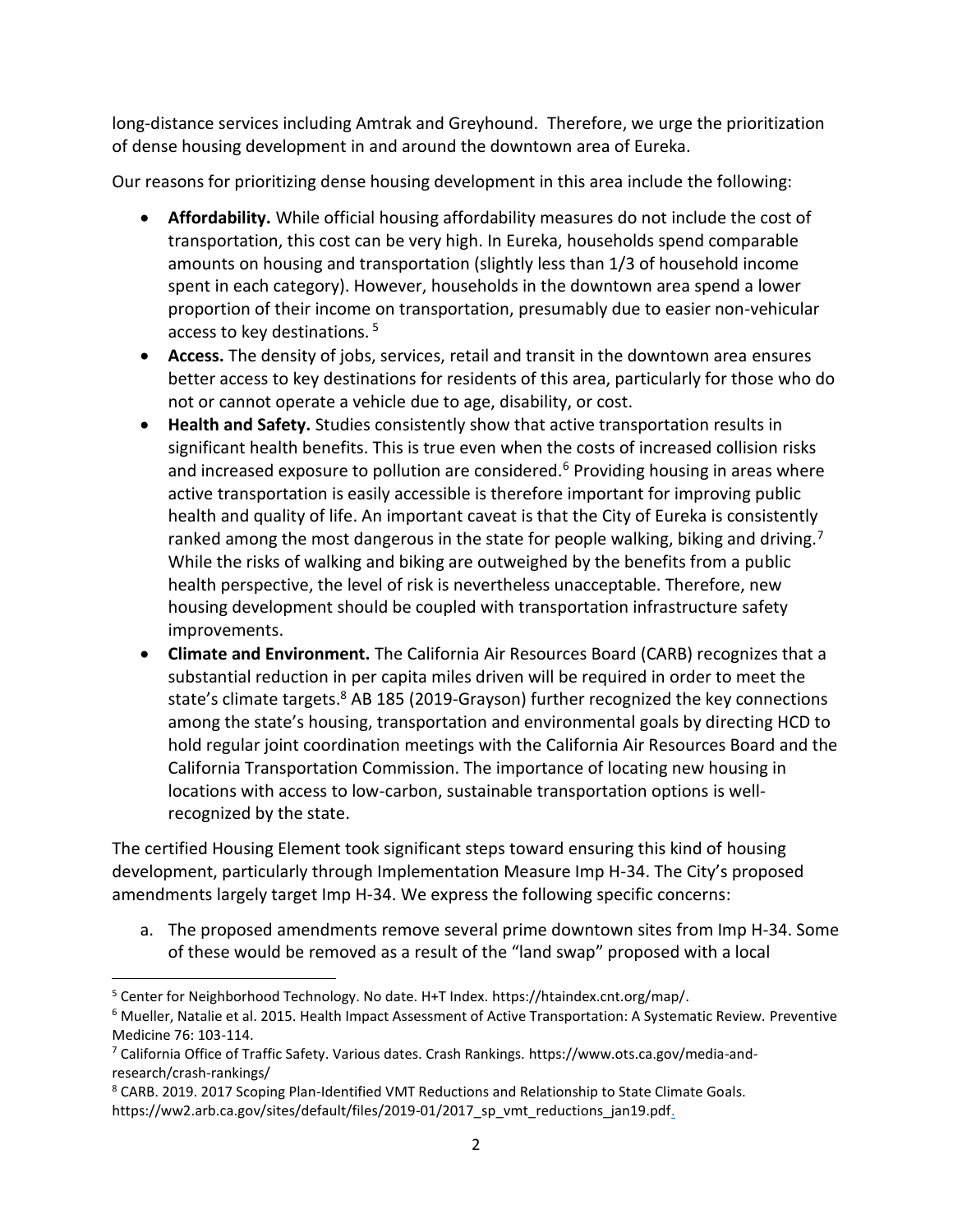developer, while no justification at all is offered for the removal of at least one site ("Site 4"). In its March 1, 2022 submission letter to HCD accompanying the proposed Housing Element amendments, the City stated that these changes are a result of community concerns about road safety and loss of parking (see below). However, the City failed to mention that (a) the proposed new "Sunset Heights" parcels resulting from the land swap are located on Broadway, a corridor which has an even greater concentration of fatal and severe injury collisions than the  $4<sup>th</sup>$  and  $5<sup>th</sup>$  Street corridor downtown; and (b) the City is currently conducting its own Downtown Parking Study which belies purported parking concerns by showing clearly that existing parking is underutilized.<sup>9</sup> There is thus no reasonable justification for removing these prime downtown sites from Imp H-34.

- b. The proposed amendments would reduce the total number of deed-restricted affordable housing units produced from 315 to 302. Any reduction in planned affordable housing production works against both local and state goals.
- c. The proposed amendments to Technical Appendix Table 42 show increased maximum floor area ratios and building heights for many parcels in the R2 and R3 zones. While we are supportive of such increases in allowable density, the City has not yet to our knowledge either proposed or adopted amendments to the zoning code to effectuate these changes.

The City represented to HCD in its March 1, 2022 letter that these amendments are a response to community opposition to the original plan expressed in public meetings in early 2021. However, the City neglected to mention that these meetings were dominated by a small number of business owners and their employees—some of whom seem to have been paid to be there. The City is well aware that in addition to some opposition, there is also significant community support for the development of downtown housing of the kind proposed in the currently adopted Imp H-34. But the City has made no effort to systematically assess public opinion before using it as an argument for removing several prime downtown sites from the Housing Element.

The City has proposed some amendments which we support, notably the addition of "Site F" and "Site G"—City-owned parking lots at 3<sup>rd</sup> & G Streets, 3<sup>rd</sup> & H Streets, and 1<sup>st</sup> & C-F Streets to Imp H-34. Site F has already been the subject of some controversy related to the removal of parking, but the City rightly continues to pursue it. The City should similarly continue to pursue housing development at the other downtown sites—Sites 4, 5, 6, 7, 9 and 10—and not remove any of them from the Housing Element. We also support the addition of the "Sunset Heights" parcels to Imp H-34, but only in addition to the downtown sites, not as replacements for them.

In sum, we urge HCD to hold the City of Eureka to its previous promises to produce affordable housing in the walkable, bikeable, transit-oriented downtown area, and not to allow any amendments to the Housing Element to weaken this commitment.

Thank you for your consideration.

 $\overline{\phantom{a}}$ 

<sup>&</sup>lt;sup>9</sup> https://www.ci.eureka.ca.gov/depts/pw/engineering/parking\_study.asp